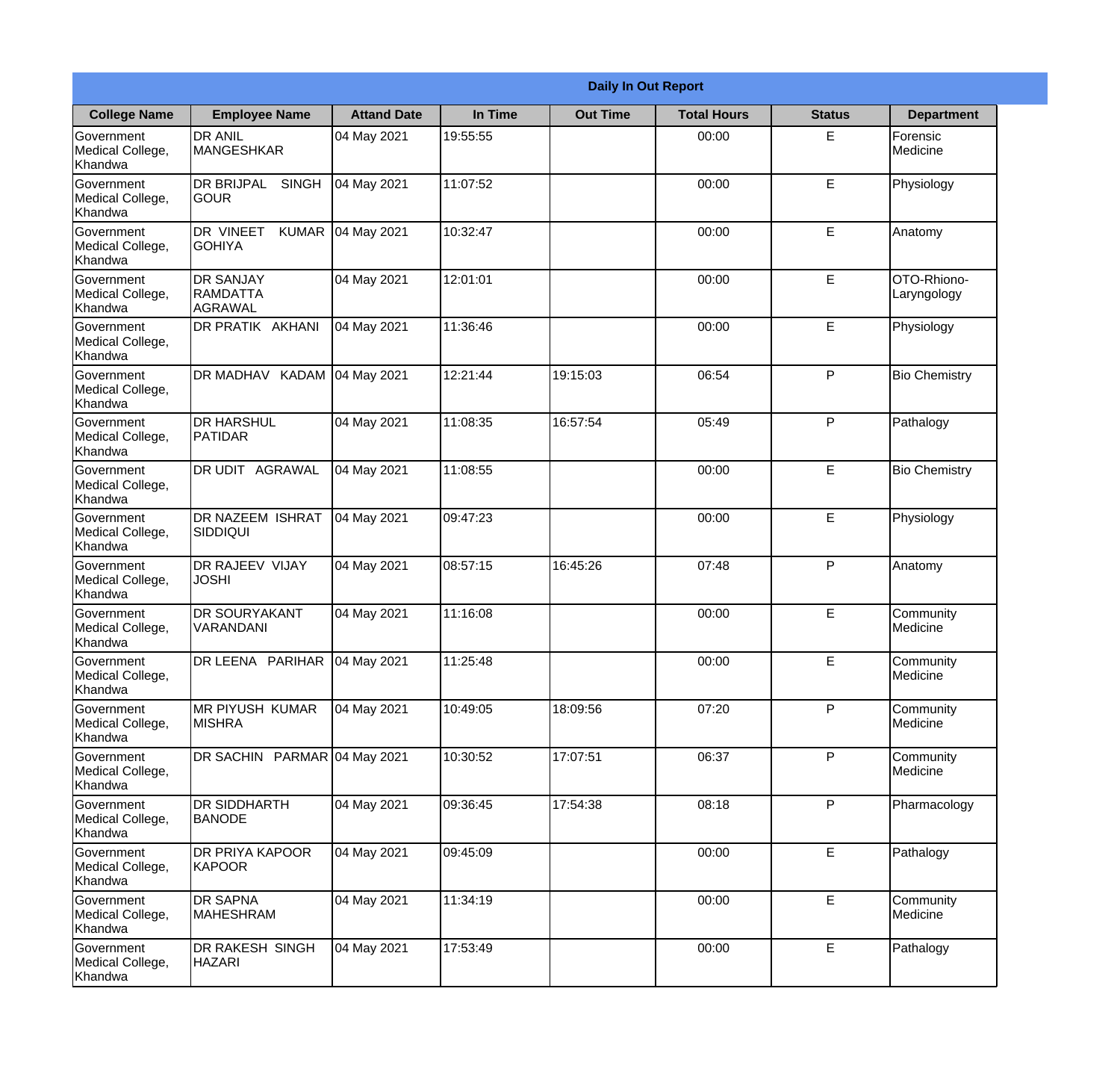| <b>Designation</b>                  | <b>Category</b>     |
|-------------------------------------|---------------------|
| Assistant Professor   Para Clinical |                     |
| Demonstrator/Tutor   Non Clinical   |                     |
| Professor                           | <b>Non Clinical</b> |
| Professor                           | Clinical            |
| Assistant Professor   Non Clinical  |                     |
| Assistant Professor   Non Clinical  |                     |
| Assistant Professor   Para Clinical |                     |
| Associate Professor Non Clinical    |                     |
| Professor                           | <b>Non Clinical</b> |
| Assistant Professor   Non Clinical  |                     |
| Demonstrator/Tutor   Para Clinical  |                     |
| Assistant Professor   Para Clinical |                     |
| Statistician                        | Para Clinical       |
| Assistant Professor   Para Clinical |                     |
| Associate Professor Para Clinical   |                     |
| Demonstrator/Tutor   Para Clinical  |                     |
| Associate Professor   Para Clinical |                     |
| Professor                           | Para Clinical       |

## **Daily In Out Report**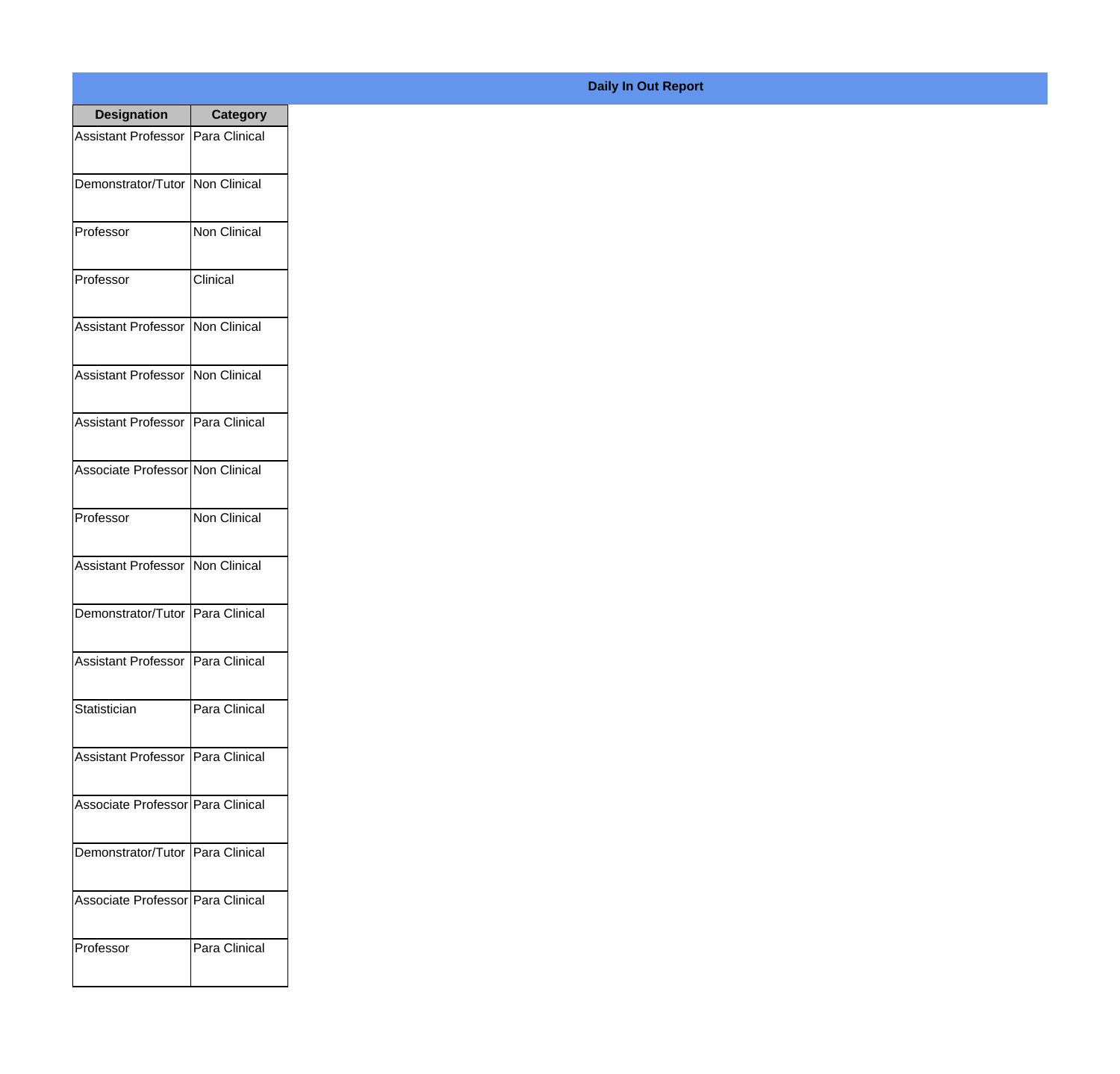|                                                  |                                   |             |          | <b>Daily In Out Report</b> |       |    |                                        |
|--------------------------------------------------|-----------------------------------|-------------|----------|----------------------------|-------|----|----------------------------------------|
| Government<br>Medical College,<br>Khandwa        | <b>DR ANANT</b><br>TUKARAM PAWAR  | 04 May 2021 | 11:10:33 |                            | 00:00 | E  | Community<br>Medicine                  |
| Government<br>Medical College,<br><b>Khandwa</b> | DR SHAIKH M.KHALIQ 04 May 2021    |             | 10:37:26 |                            | 00:00 | E  | <b>Bio Chemistry</b>                   |
| <b>Government</b><br>Medical College,<br>Khandwa | DR NISHA MANDLOI<br>IPANWAR       | 04 May 2021 | 10:16:14 | 16:04:43                   | 05:48 | P  | <b>Obstetrics &amp;</b><br>Gynaecology |
| <b>Government</b><br>Medical College,<br>Khandwa | DR NANDINI DIXIT                  | 04 May 2021 | 11:26:53 |                            | 00:00 | E. | Paediatrics                            |
| Government<br>Medical College,<br>Khandwa        | <b>DR PURTI AGARWAL</b><br> SAINI | 04 May 2021 | 11:36:24 |                            | 00:00 | Е  | Pathalogy                              |
| Government<br>Medical College,<br>Khandwa        | WAGHMARE<br>RENU                  | 04 May 2021 | 11:42:08 |                            | 00:00 | E  | Community<br>Medicine                  |